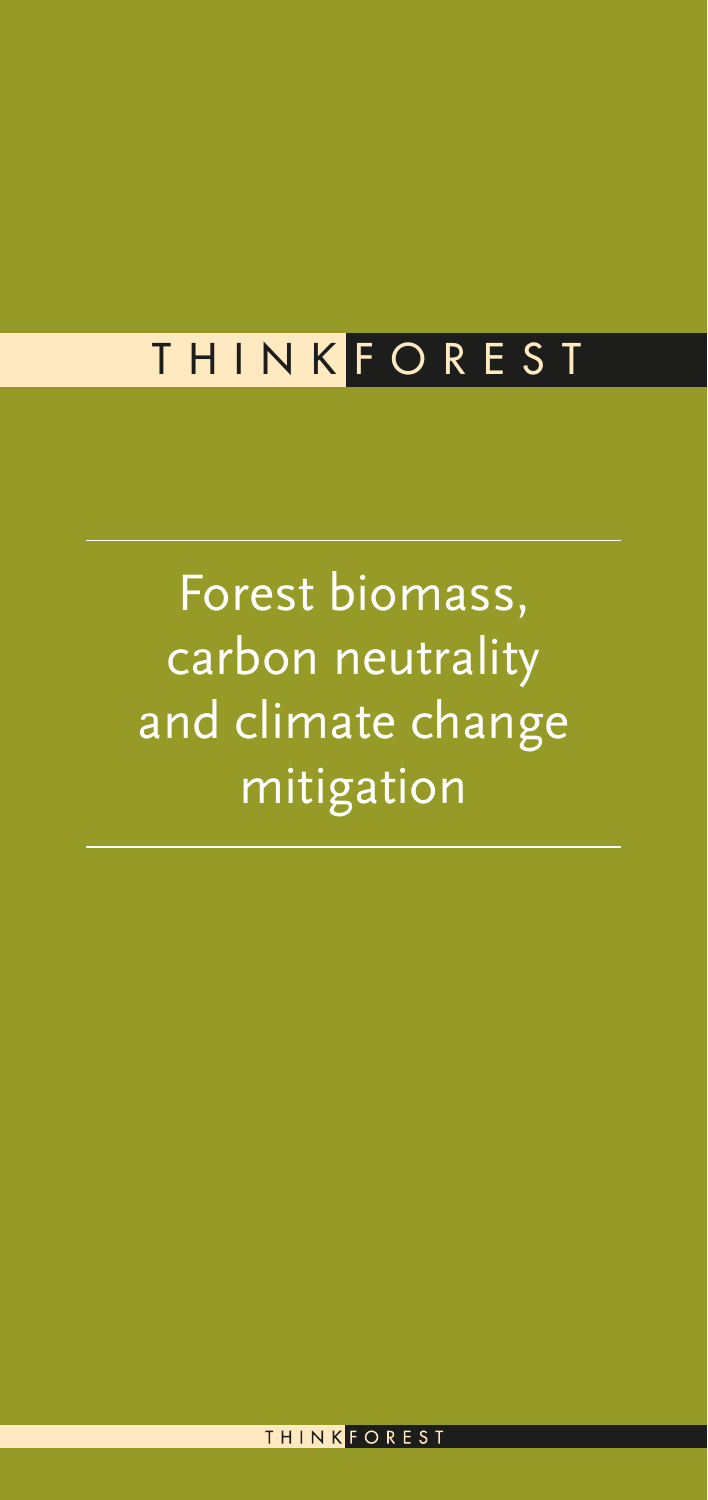By Göran Berndes<sup>1</sup>, Bob Abt<sup>2</sup>, Antti Asikainen<sup>3</sup>, Annette Cowie<sup>4</sup>, Virginia Dale<sup>5</sup>, Gustaf Egnell<sup>6</sup>, Marcus Lindner<sup>7</sup>, Luisa Marelli<sup>8</sup>, David Paré<sup>9</sup>, Kim Pingoud, Sonia Yeh<sup>10</sup>

<sup>1</sup>Chalmers University of Technology, <sup>2</sup>North Carolina State University, 3 Natural Resources Institute Finland, 4 University of New England, Australia, 5 Oak Ridge National Laboratory, <sup>6</sup>Swedish University of Agricultural Sciences, <sup>7</sup>European Forest Institute, <sup>8</sup>Joint Research Centre, 9 Natural Resources Canada, 10University of California-Davis.

### Reference to the full report:

Forest biomass, carbon neutrality and climate change mitigation Göran Berndes, Bob Abt, Antti Asikainen, Annette Cowie, Virginia Dale, Gustaf Egnell, Marcus Lindner, Luisa Marelli, David Paré, Kim Pingoud and Sonia Yeh From Science to Policy 3, European Forest Institute, 2016

[http://www.efi.int/portal/policy\\_advice/publications/from\\_science\\_](http://www.efi.int/portal/policy_advice/publications/from_science_to_policy/fstp3/ ) [to\\_policy/fstp3/](http://www.efi.int/portal/policy_advice/publications/from_science_to_policy/fstp3/ ) 

This work and publication has been financed by EFI's Multi-Donor Trust Fund for policy support, which is supported by the Governments of Austria, Finland, France, Germany, Ireland, Italy, Norway, Spain and Sweden.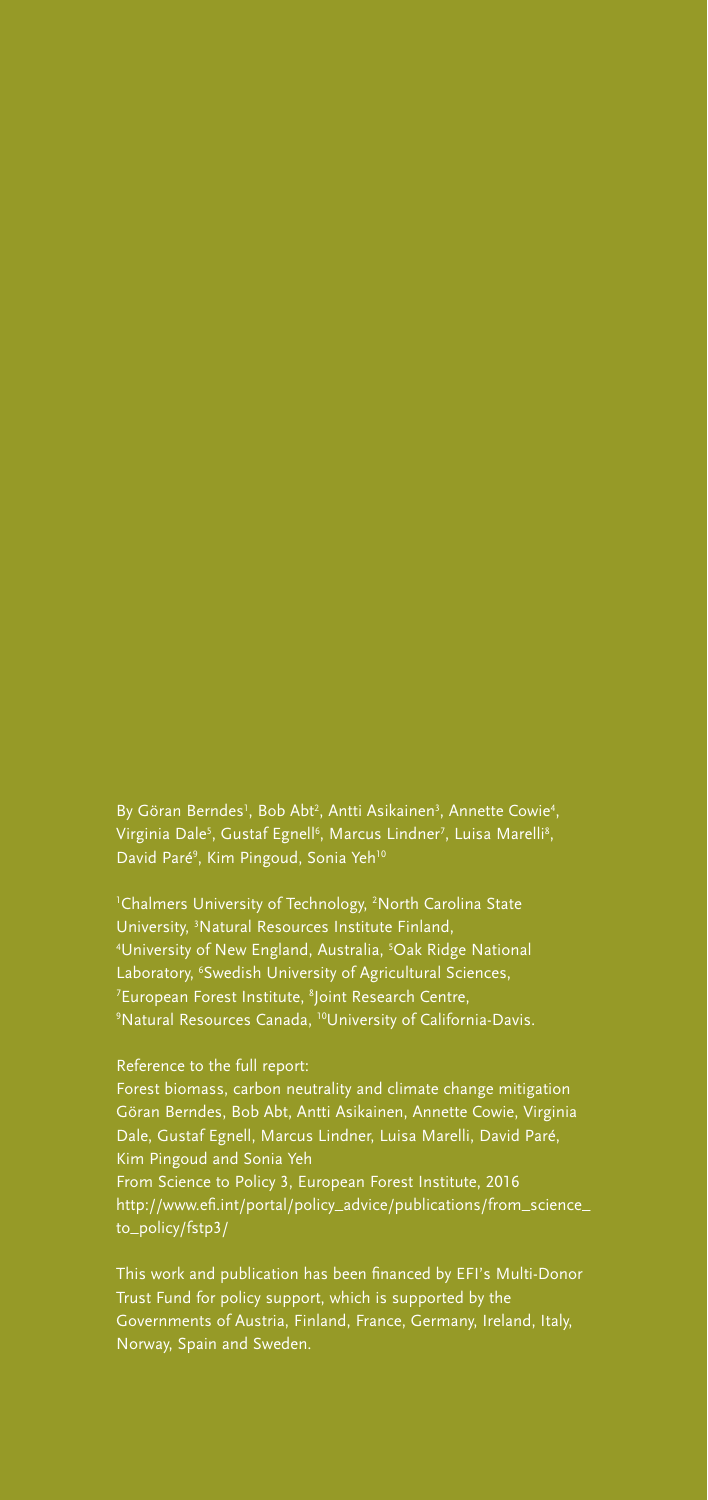The Paris Agreement and the EU Climate and Energy Framework set ambitious but necessary targets. These impose important challenges for reducing greenhouse gas (GHG) emissions by phasing out the technologies and infrastructures that cause fossil carbon emissions. The climate impact of bioenergy is of critical importance in the EU since bioenergy is currently the largest renewable energy source: 44% of total renewable energy production in the EU in 2014. Most Member States have in absolute terms increased the use of forest biomass for energy to reach their 2020 renewable energy targets.

# THE CARBON NEUTRALITY DEBATE: A DISTRACTION FROM CRITICAL ISSUES

Assessing GHG balances and the climate effects of forest bioenergy is essential for informed policy development and implementation. The issue of 'carbon neutrality' has been debated with regard to the bioenergy products that are produced from forest biomass. There is no clear consensus among scientists on the issue and their messages may even appear contradictory. The concept of carbon neutrality itself is ambiguous and the debate distracts from the broader and much more important question: **how European forests and associated industries can contribute to climate change mitigation through carbon sequestration, carbon storage and fossil fuel displacement while serving many other functions.**

# **RESULTS DEPEND ON THE CONTEXT AND METHODS**

Forest bioenergy is often an integral part of the forest management, forestry and energy-industry system. Typically, bioenergy is part of a value chain or production process that also produces material products, such as sawnwood, paper and chemicals (Figure 1). There is great diversity in these value chains with respect to feedstock sources and qualities, conversion technologies, end products and markets.

Forest bioenergy is therefore not a single homogeneous process, nor readily separable from other activities in the forest sector. Also, changes in bioenergy usage affect not only environmental sustainability, but also economic and social sustainability. Consequently, this should be assessed in the specific context where bioenergy policies are developed and bioenergy is produced.

Studies intending to inform policy development need to consider how bioenergy incentives can affect the state of forests and the forest sector's contribution to climate change mitigation and how this in turn affects the GHG impacts of bioenergy implementation over time. Different analytical approaches give different insights – **it is important to understand the appropriate context for the chosen methods and parameter assumptions to draw the correct conclusions and policy implications.**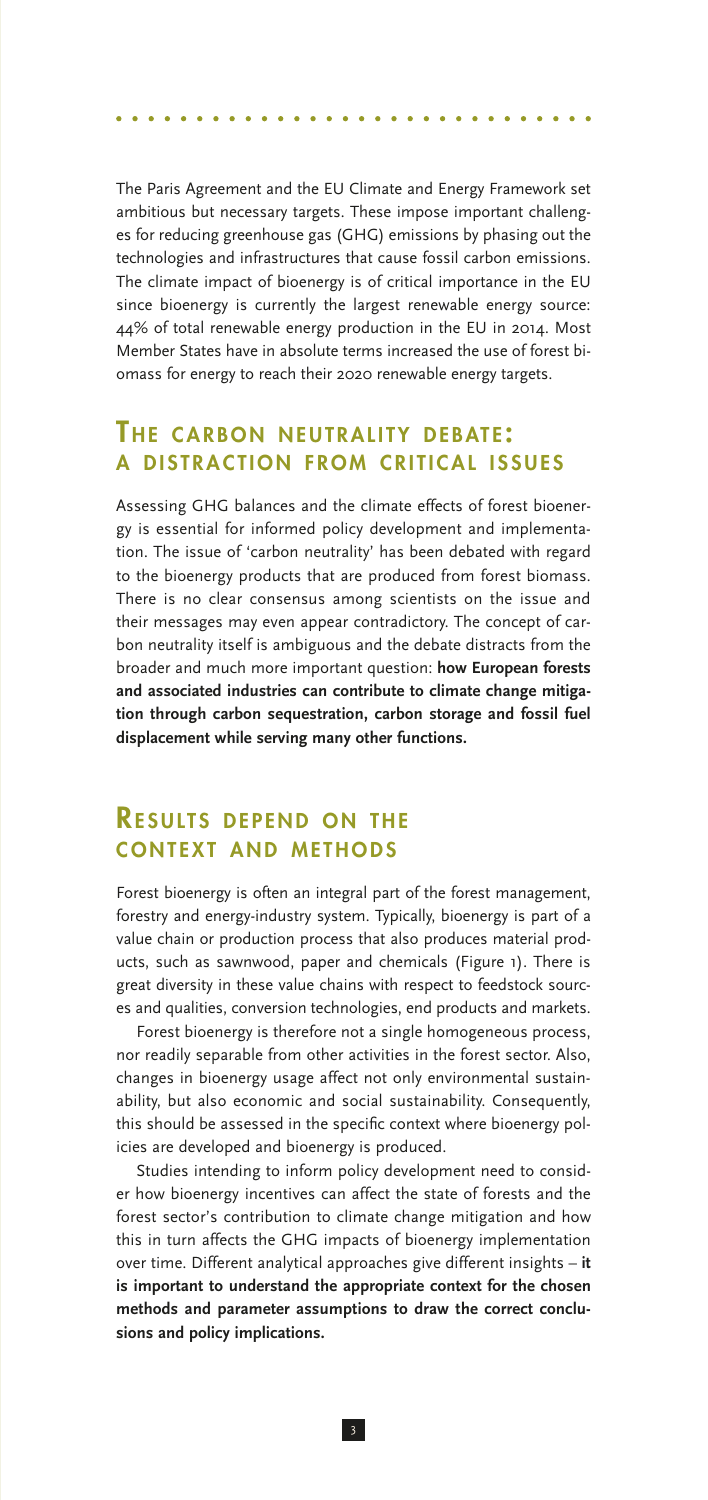- Studies analysing carbon flows at individual forest stand level are useful for addressing science questions, but due to their very narrow scope are not sufficient for informing policy making.
- Wider forest landscape-level studies and energy system and integrated assessment models should be used to inform policy.
- Integrated modelling approaches that capture economic and biophysical dynamics and interactions can be used to study how forest management will vary depending on the characteristics of demand, forest structure, climate, forest industries' and forest owners' reactions to emerging bioenergy markets, and the outlook for other forest product markets. Depending on the specific circumstances, such as forests, product uses, markets and processing technologies, forest bioenergy production can result in a *positive*, *negative*, or *neutral* influence on the development of forest carbon stocks and GHG emissions.

The Intergovernmental Panel on Climate Change (IPCC) notes that bioenergy can play a critical role in mitigation but entails challenges. These include the sustainability of land use practices and the efficiency of bioenergy systems. Bioenergy contributes significantly to the energy supply in most scenarios that meet ambitious climate targets. In fact, **integrated modelling results indicate a high risk of failing to meet long-term climate targets without bioenergy**.



**SUSTAINABLE FORESTRY**

**Figure 1.** In industrialized countries, forest biomass for bioenergy is typically obtained from a forest managed for multiple purposes. When forest biomass is used to produce forest-based products, bioenergy is produced simultaneously. Biomass from forestry operations and byproducts from wood processing are used to make electricity, heat and fuels. Source: Sveaskog.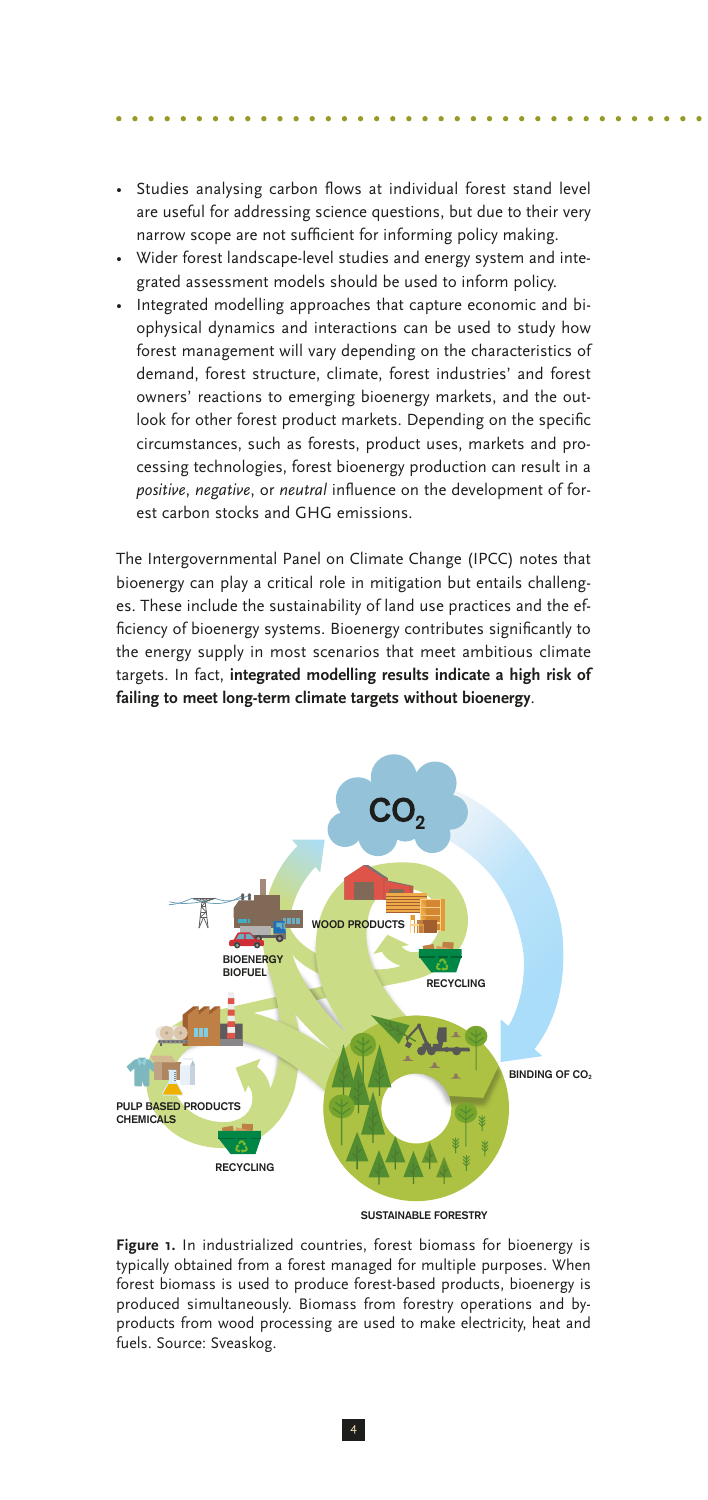Yet, it is clear that there can be trade-offs between carbon sequestration, storage and biomass production. There can also be trade-offs between short- and long-term climate objectives. **A strong focus on short-term GHG targets may result in decisions that make longer-term objectives more difficult to meet.**

# POLICY IMPLICATIONS

#### **Involve policy makers and stakeholders**

Different points of view concerning policy objectives result in different methodological approaches, and different outcomes. **It is important to involve policy makers and stakeholders in defining policy-relevant research questions** (e.g., in defining objectives, scope and selecting reference scenarios). **This would increase the likelihood that results are relevant, interpreted correctly and useful in the policy development process.**

#### **Promote non-fossil energy options**

The Paris Agreement and the EU climate targets in effect imply gradually phasing-out fossil raw materials and products. To realise this, **it is critical that policies and regulations create a situation where the promotion of bioenergy and other non-fossil energy options leads to fossil fuel displacement rather than competition among non-fossil options.** The impact that bioenergy production has on decreasing investments in technologies and infrastructure that rely on fossil fuels is also important, since this has implications for future emissions.



**Figure 2.** It is imperative that the **linear flow of fossil carbon** from underground deposits to the atmosphere is distinguished from the **circulation of carbon between the biosphere and the atmosphere** that characterizes bioenergy systems. Woody biomass forms part of a natural growth and decomposition cycle. Fossil fuels would remain in the ground if not extracted by humans. In contrast, nearly all woody biomass carbon will eventually decompose or oxidize, and the carbon will recycle to the atmosphere from where it originated. Source: National Council for Air and Stream Improvement.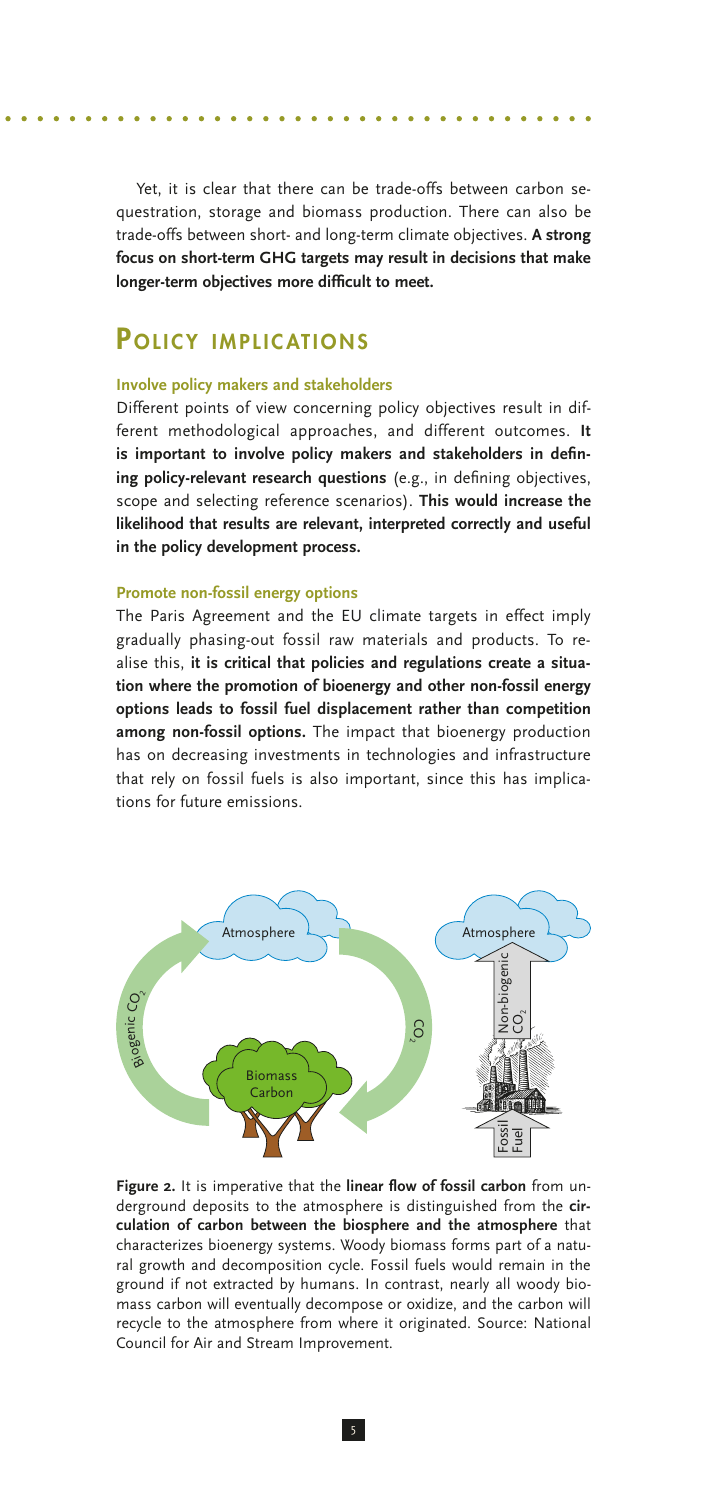#### **Think about the regional context**

How will incentives (policies) for bioenergy affect the state of forests and the forest sector's contribution to climate change mitigation? The answer varies. Changes in forest management due to bioenergy demand depend on factors such as forest product markets, forest type, forest ownership and the character and product portfolio of the associated forest industry. How forest carbon stocks and biomass output are affected by these changes depends on the characteristics of the forest ecosystem. **Consequently, policy makers need to consider policies in the context of the regional forest and energy sector. One-size-fits-all policies are unlikely to be optimal.** 

#### **Take a holistic approach**

**Design of policy for forest-based bioenergy should be based on a holistic perspective recognizing the multiple drivers and effects of forest management.** Otherwise, there is a risk that policies will fail to promote outcomes that simultaneously address production and conservation objectives and contribute to climate change mitigation through carbon sequestration, storage and displacement of fossil-based raw materials and products.

#### **Be cautious of generic feedstock categorisation**

The impact of bioenergy production on net GHG-emission savings is context- and feedstock-specific due to the fact that many important factors vary across regions and time. **A generic categorisation system which specifies only some forest biomass types as eligible bioenergy feedstocks may prevent the effective management of forest resources to economically meet multiple objectives, including climate change mitigation.** There is a risk that bureaucracy and costly administration discourage actors from investing in bioenergy.

#### **Apply the cascading principle flexibly**

Cascading use, which makes sense as a general rule, should not be a straightjacket. Applying a cascading principle that promotes the use of forest biomass for wood products ahead of energy may not always deliver the greatest climate or economic benefits. **It is important that cascading is applied with flexibility, and considering what is optimal for the specific regional forest, industry and energy system setting.**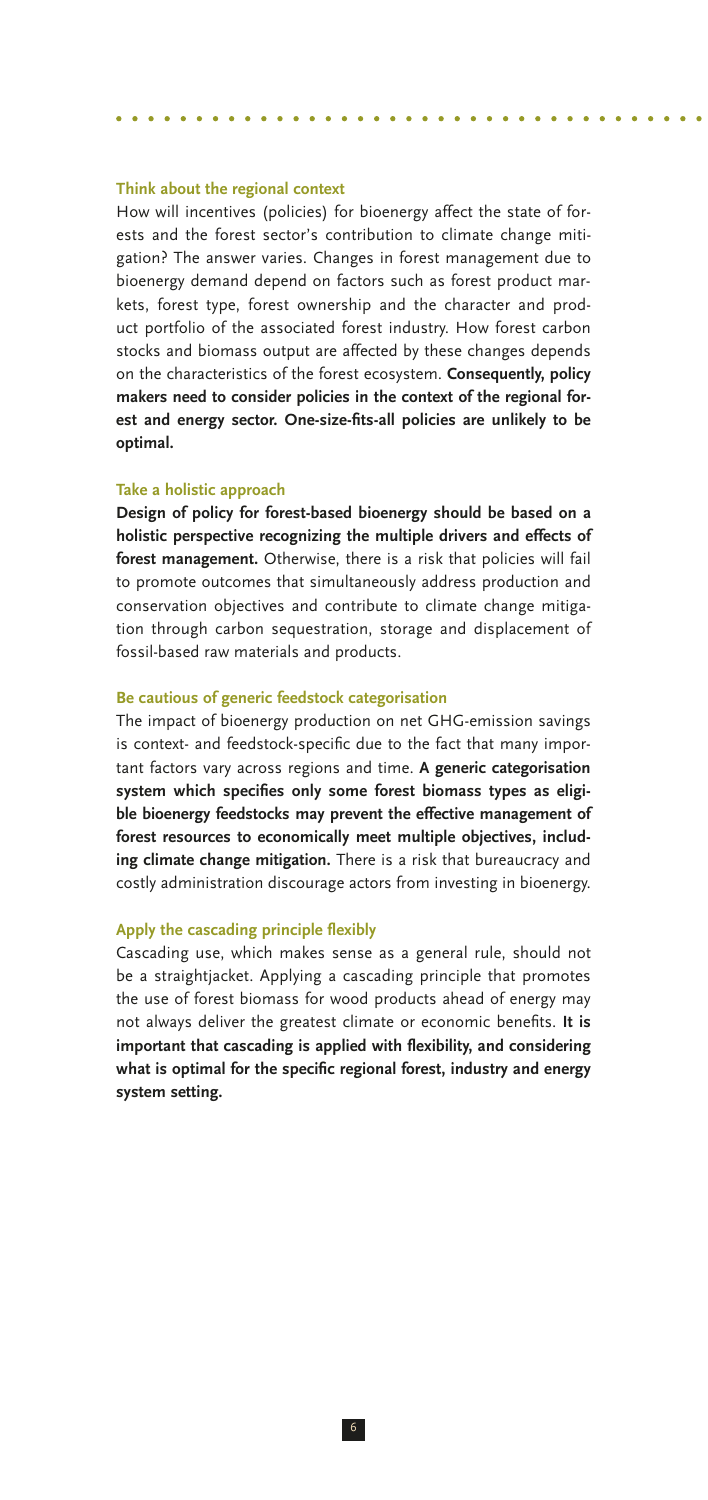#### **Share existing experience and knowledge**

**Knowledge and experiences of management practices from European regions where biomass utilization has been a long-lasting practice should be shared and discussed. This would help to facilitate the development of locally adopted management guidelines in other regions.** Best practices, as well as failures, provide important insights. However, forest area, biome, ownership, income and employment generation, and the objectives and culture related to forests differ significantly between Member States, and even between regions. Regionally tailored guidelines are also needed.

#### **Promote best practices in forest management**

**The use of forest biomass for energy is likely to make economic and environmental sense if accompanied by a package of measures to promote best practices in forest management for climate change mitigation.** These should consider the diversity of forest types and management systems across Europe, ensure biodiversity safeguards, and aim to balance all forest functions. With the right incentives, the EU forest sector can make an important contribution to climate change mitigation while also serving other objectives.